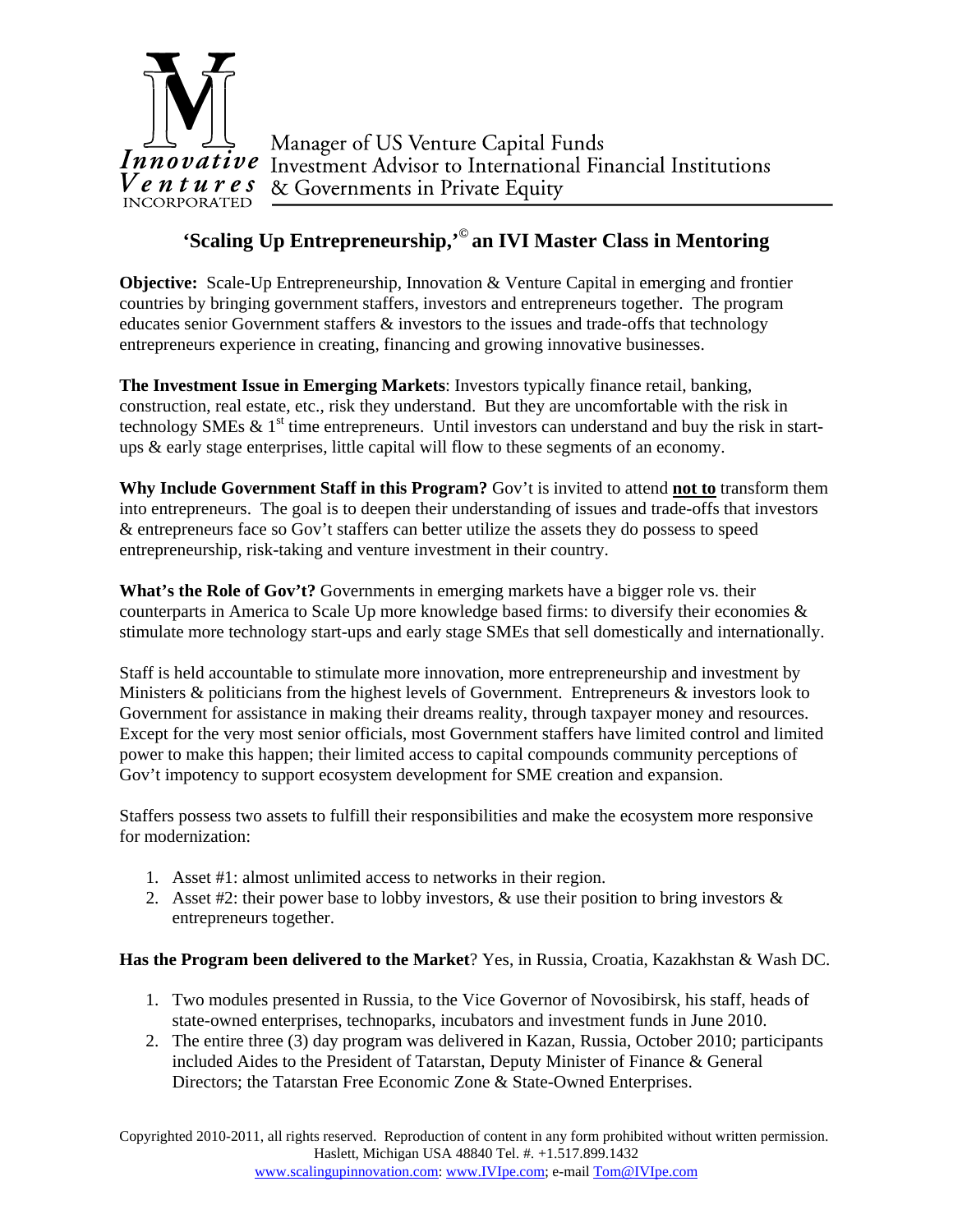- 3. Three modules delivered in Zagreb, Croatia, February 2011; staff from Croatian technology transfer offices, incubators, technoparks, investors, state agencies, grant programs, entrepreneurs, World Bank & Gov't of Croatia staff.
- 4. One module delivered to staff of the World Bank, Washington DC, February 2011, at conference, 'Human Capital Development & Entrepreneurship.'
- 5. Four modules + consulting delivered in a six (6) day program to the National Innovation Fund (NIF) , Astana, Kazakhstan, the \$1 billion sovereign wealth fund that makes fund-offund and tech investments, May 2011, + new modules, 'Sell Risk, then Opportunity,' 'International Partnering & Networks' & 'The Path to Commercialization.' Other participants included staff from institutes, incubators & technoparks & investee funds of NIF.

**Target Audience:** Day #1 is attended by Government staffers. Day #2 is attended by Gov't guys & investors. On day #3, local entrepreneurs & company founders are introduced into the mix. All are put into teams, to 'work-through' the issues on the start-up & financing of a technology company, a Harvard Biz School case analysis. Entrepreneurs benefit since they learn how their attitudes to commercialization & growth impact financing the business, and solutions to solve these issues.

**Organization & Timing:** The program is 17 hours, 10 small group discussions, delivered over three (3) days (see page #5 of this memo, the schedule). Attendees are free the mornings of days #1  $\&$  #2 so they have time for their daily job activities. Day  $#1$  is held from 18:00-20:00. Day  $#2$  is held from 13:00-20:00. Day #3 is conducted from 10:00-16:00.

## **DAY 1: Audience, Gov't senior officials & staffers**

- 1. Module subject: 'Entrepreneurship & Capital: the Engines that Power an Economy Forward.' Are entrepreneurs free-swinging risk takers or businessmen who take calculated risks, and what's the role of venture capital in financing risk, company creation and entrepreneurship? Topics:
	- Entrepreneurship, how it works, the traits and characteristics of entrepreneurs.
	- The business of venture capital, how it works, and its role in enterprise creation.
	- Alternate paths to entrepreneurship.
	- Actions NGOs and governments can execute for entrepreneurship and venture capital to flourish.
	- Video to introduce entrepreneurship to the audience, http://www.youtube.com/watch?v=T6MhAwQ64c0&feature=player\_embedded
- 2. Module subject: 'Scaling Up Entrepreneurship.' Staffers in Government have deep responsibilities to create more innovation, investment and technology in their regions, yet they have limited power, control and access to capital to make this happen. In this lecture I discuss solutions to make the ecosystem responsive to the objectives of Gov't and entrepreneurs, with a discussion on how to use the assets (political and network) that staffers possess to advance modernization goals. Topics:
	- Overcome weaknesses of the ecosystem to build an innovative economy. The Colorado, Michigan, & Pennsylvania experiences, applicability of their learning curve solutions to modernize the economy of developing countries.
	- Certainly benchmark to Silicon Valley, but follow the economic development model of States with more commonalities to emerging markets and their economies vs. California or Boston.
	- Solutions the State of Michigan & its universities executed to overcome its single employeeemployer/industry & supply chain business model to diversify & modernize its economy.
	- Risks that domestic investors have comfort investing in vs. the unknown risks of seed and start-up technology investing.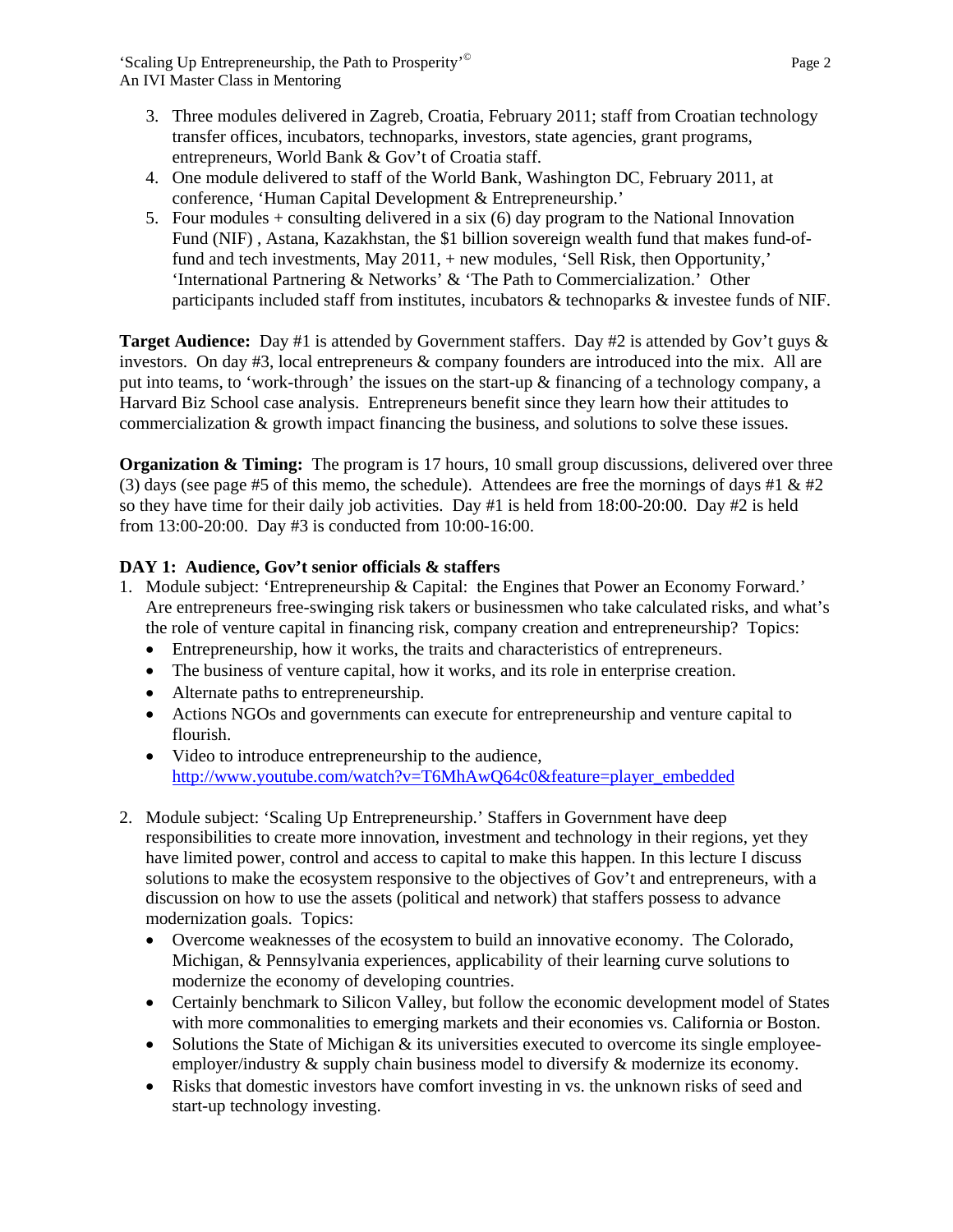'Scaling Up Entrepreneurship, the Path to Prosperity'<sup>©</sup> Page 3 An IVI Master Class in Mentoring

- How to transform the unknown risks of venture-technology SMEs to risks that domestic investors can understand and evaluate to speed investment. Discussion: Reader's Digest, Starbucks, iPad & companies created with no revenue model (initially).
- Techniques Gov't staffers & entrepreneurs can use to get domestic investors to the 'table,' to evaluate & invest in tech-seed stage & start-up SMEs.

## **DAY 2: Audience, Gov't senior officials & staffers + investors & investing organizations**

- 3. Module subject: 'How Ideas Become Viruses & Business Models that Change the World. Viral Businesses from Tupperware to Netscape to Facebook.' Social networking as a business & marketing strategy is not a phenomenon of Facebook, Twitter, Zynga and companies of the X &Y generations. Tupperware in the 1950's was one of the 1<sup>st</sup> American companies to use the power of groups and social networking to create virality (each new customer/user begets more customers/users) and build a \$2.2 billion dollar business. Topics:
	- Why idea viruses are important and their impact on customer adoption.
	- Characteristics & commonalities of idea viruses.
	- Ways idea viruses spread through social networks.
	- How to unleash idea viruses & advance the business model through the 'valleys-of-death' in customer adoption.
	- Case example: Tupperware, Netscape & Facebook & their learning lessons to idea viruses.
- 4. Module subject: 'From Ideas to Revenues. Development & Execution of Business Concepts.' It's easy to spot successful business innovations. But it's more difficult to spot the best opportunities & the rationale for investment before they've proven themselves. Creating new business ventures requires thinking imaginatively about the business model & how the new product or service changes the lives of its customers. Topics:
	- Elements of a business model & where entrepreneurs are challenging conventional thinking in business modeling in B2C and B2B.
	- Integrate technology, 'freemium,' imaginative product design, crowd sourcing, customer selection & viral marketing as a business model to change the world, to challenge the ways we look at the world, to what it can be in B2C and B2B, not what it is.
	- Case examples, 'Hot or Not,' Skype & Groupon: from idea to a fortune.
- 5. Module subject: 'The Management Team: Building a Team of Glory.' Investors universally state that the quality and competence of the management team is more important than the quality of the idea as investment criteria. Yet how do we explain the success of companies with young, unproven,  $1<sup>st</sup>$  time entrepreneurs and investment in them by VCs and others? Topics:
	- What is a 'team of glory?'
	- Elements of a team of glory.
	- How assess if a team has glory (potential) in its DNA.
	- Case example, Tupperware: The (unlikely) management team of Earl Tupper & Brownie Wise (a single mother from Dearborn, MI).
- 6. Module subject: 'Financing the Enterprise & Why Venture Capital is Not the Solution.' Venture capital is touted as the panacea to financing SMEs with huge investments made by Govts around the world to create a VC industry in their country; yet only 5% of the 500 fastest growing companies in the USA receive venture capital. What is the fascination with VC? What are the financing tools and products that SMEs can use to finance growth, where does VC fit in, and what are the initiatives to build the financial segment for fast growth SMEs in economies of emerging market countries? Topics:
	- Characteristics of SMEs, type ( $&$  amounts) of money needed at different stages of growth.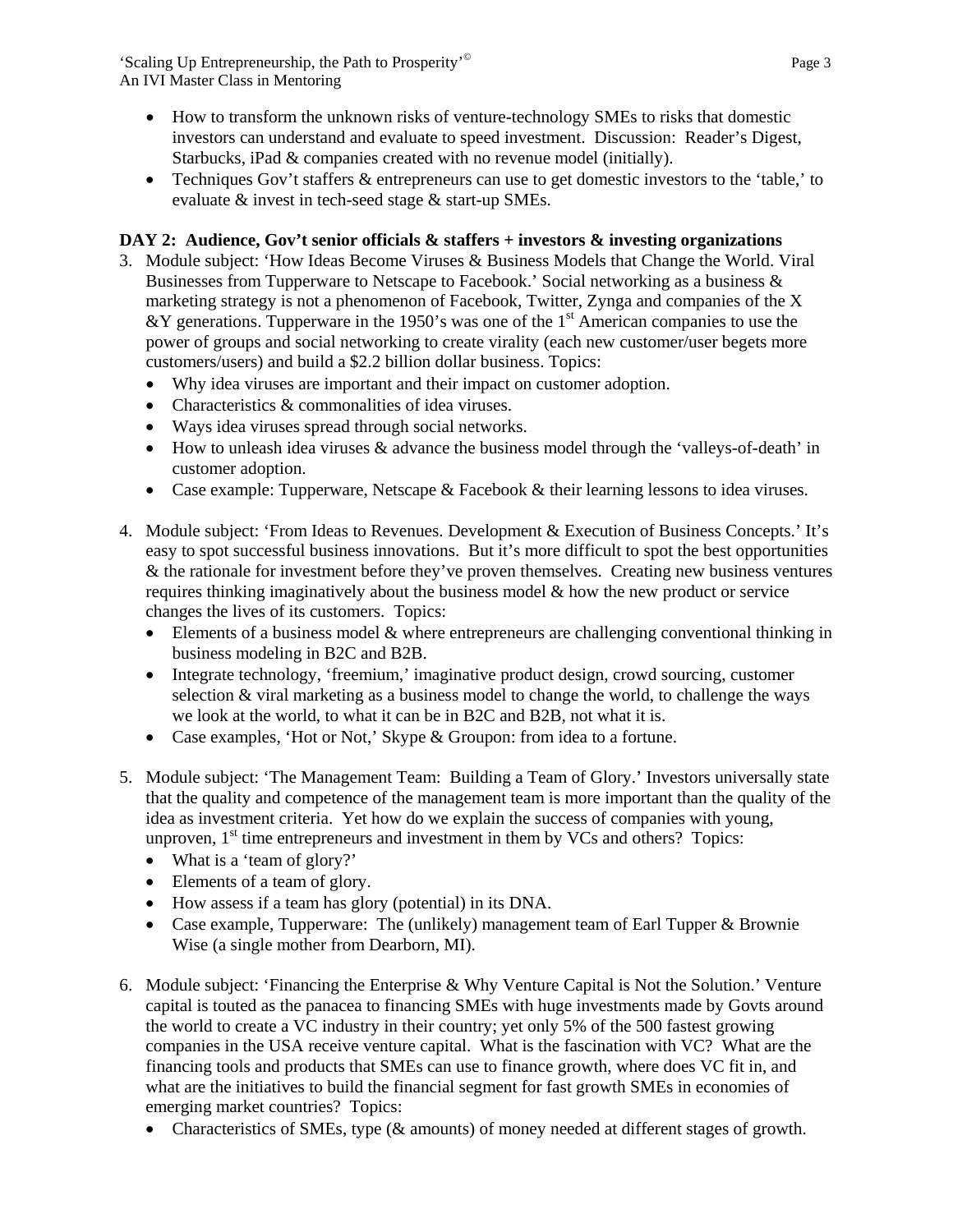'Scaling Up Entrepreneurship, the Path to Prosperity'<sup>©</sup> Page 4 An IVI Master Class in Mentoring

- Match-mismatch of SMEs' investment needs to financial products from institutions.
- US SBICs: the solution that filled market gaps, their contribution to starting VC in USA.
- Application of deal flow funds to finance new business models around technical platforms.

## **DAY 3: Audience, Gov't senior officials & staffers + investors & investment organizations + entrepreneurs & company founders**

- 7. Module subject: 'Encouraging Failure, Accelerating Failure, Paying the Costs of Failure: Failure as an Ingredient to Scale Up Entrepreneurship.' It's counterintuitive to encourage failure since it=the loss of prestige, reputation, status and  $\frac{1}{2}$  for entrepreneurs & those promoting and investing in them. Investors & others in developing countries label failures as 'losers' and 'outcasts,' yet embracing failure is exactly what emerging  $\&$  developing countries need to scale up entrepreneurship  $\&$  modernize the economy. Without an acceptance of failure, the risk, uncertainty  $\&$  ambiguity required for start-up creation  $\&$  VC does not emerge as the ecosystem seeks safety with well-tested but incremental business models. Topics:
	- Fear of failure is ingrained in our psyche, yet failure is a badge well-worn by American entrepreneurs and an entry ticket into the USA VC world (& one reason for its success).
	- Examples, how failure leads to success: J. Dyson (worth £920 million), Evan Williams (Twitter) & Andrew Mason (Groupon, company with fastest growth to \$1 billion in sales).
	- Creating a culture for failure, who pays, and how Gov't can speed failure-to-success role models: Solutions to make failure acceptable & how to leverage failure into success.
	- Solutions to attract (develop or find) smart, independent and progressive people with creative ideas (deal flow), ideas fraught with uncertainties in market demand and customer acceptance but with the potential to unleash idea viruses & catalyze more knowledge creation.
- 8. Module subject: 'Entrepreneurial Decision-Making: Financing SMEs, Tradeoffs, Choices & their Implications.' Financing the enterprise is the performance, emotional  $\&$  economic valuation of the SME, impacting all decisions made by entrepreneurs. This short lecture is the intro to the Harvard Business School case, Hotmail. Topics:
	- Venture capital method of financing and valuation.
	- Determine the funding requirements and the ways of dealing with multiple financing rounds.
	- Discuss the use of these methods in actual negotiations and valuation of entrepreneurial companies financed by venture capitalists, and the trade-offs that entrepreneurs make in financing their company.
- 9. Case Analysis: 'Deal or No Deal: Hotmail.' This case describes the challenges of financing an early stage business with an unproven business model, and the choices and trade-offs it forces entrepreneurs to make. Sabeer Bhatia, co-founder and CEO of Hotmail is raising money to finance his company, free web-based e-mail over the Internet.
	- Student case analysis, PowerPoint presentations.
- 10. Discussion/Course Conclusion: 'What Gov't can do to Scale-Up Entrepreneurship: Part II.' Topics:
	- What to do & how staffers & entrepreneurs can work together to create an entrepreneurial revolution.
	- Solutions to mentor entrepreneurs in SME creation and raising capital.
	- $\bullet$  Solutions to get investors and entrepreneurs together, in one room, to negotiate business & deals.
	- $\bullet$  Seek & encourage creation of digital media & social networking SMEs to start revolution. Why & how it works.